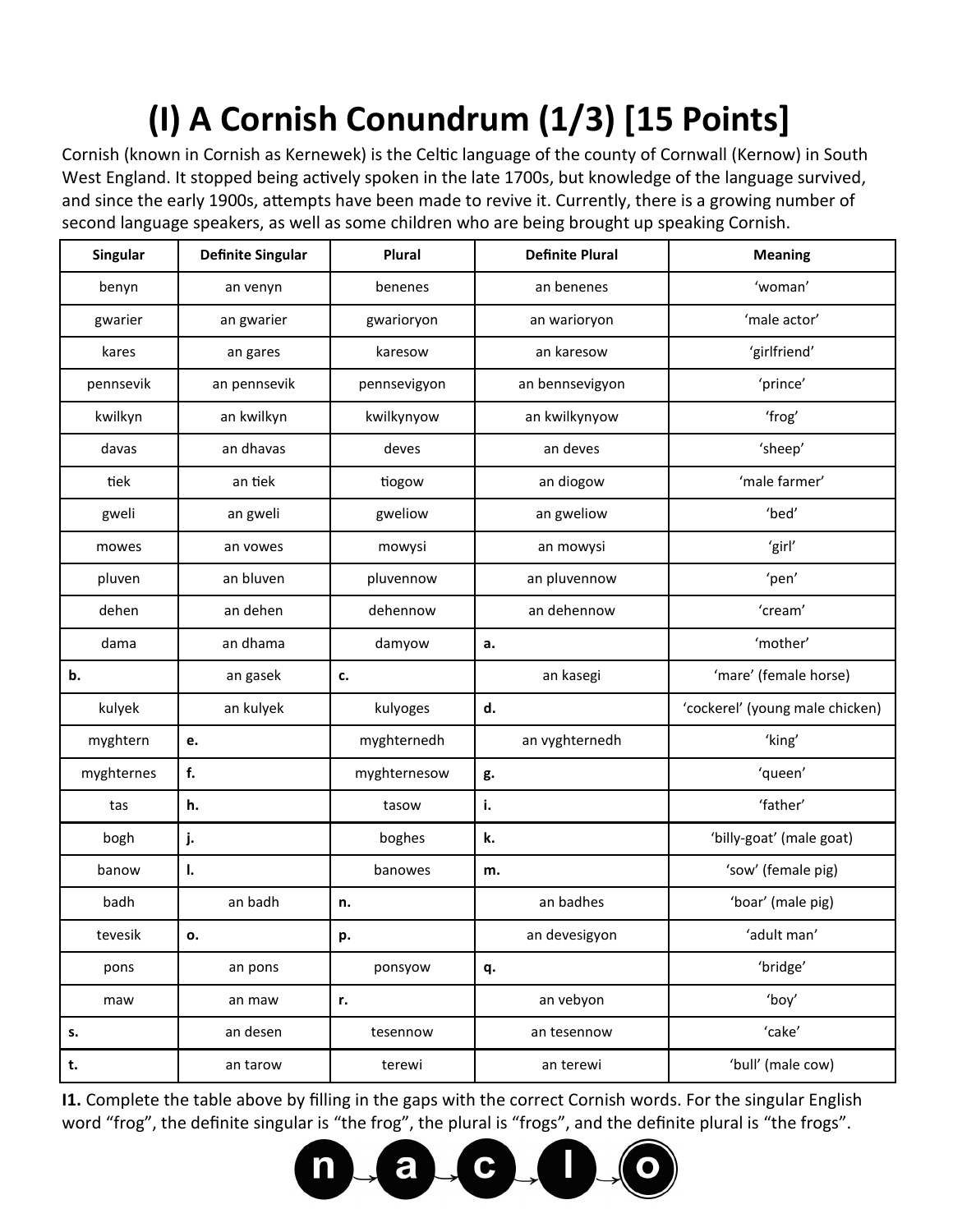## **(I) A Cornish Conundrum (2/3)**

Here are some additional Cornish words and phrases:

| Cornish                 | <b>English</b>                                      |  |  |
|-------------------------|-----------------------------------------------------|--|--|
| war bons glas           | 'on a blue bridge'                                  |  |  |
| war bons perfydh        | 'on a perfect bridge'                               |  |  |
| war desennow perfydh    | 'on perfect cakes'                                  |  |  |
| pal drosek              | 'noisy spade' (a spade is a small shovel)           |  |  |
| men teg                 | 'beautiful stone'                                   |  |  |
| pel                     | 'ball'                                              |  |  |
| war vyghternedh berfydh | 'on perfect kings'                                  |  |  |
| an bal byhan            | 'the small mine'                                    |  |  |
| bys bras                | 'thumb'                                             |  |  |
| penn daras              | 'lintel' (a horizontal beam over the top of a door) |  |  |
| daras melyn             | 'yellow door'                                       |  |  |
| bys troos               | 'toe'                                               |  |  |
| war grogen benn         | 'on a skull'                                        |  |  |
| war dhas deg            | 'on a beautiful stack'                              |  |  |
| bys byhan               | 'pinky finger'                                      |  |  |
| bran bollek             | 'intelligent crow'                                  |  |  |
| an badhes tronek        | 'the curious boars'                                 |  |  |
| war dhavas              | 'on a sheep'                                        |  |  |
| rudhvelyn               | 'orange' (adjective)                                |  |  |
| war bluven berfydh      | 'on a perfect pen'                                  |  |  |
| pel droos               | 'football'                                          |  |  |
| krogen wynnrudh         | 'pink shell'                                        |  |  |
| duwes bollek            | 'intelligent goddess'                               |  |  |
| gwariores dronek        | 'curious actress'                                   |  |  |
| bran drosek             | 'noisy crow'                                        |  |  |
| war weliow glasrudh     | 'on purple beds'                                    |  |  |